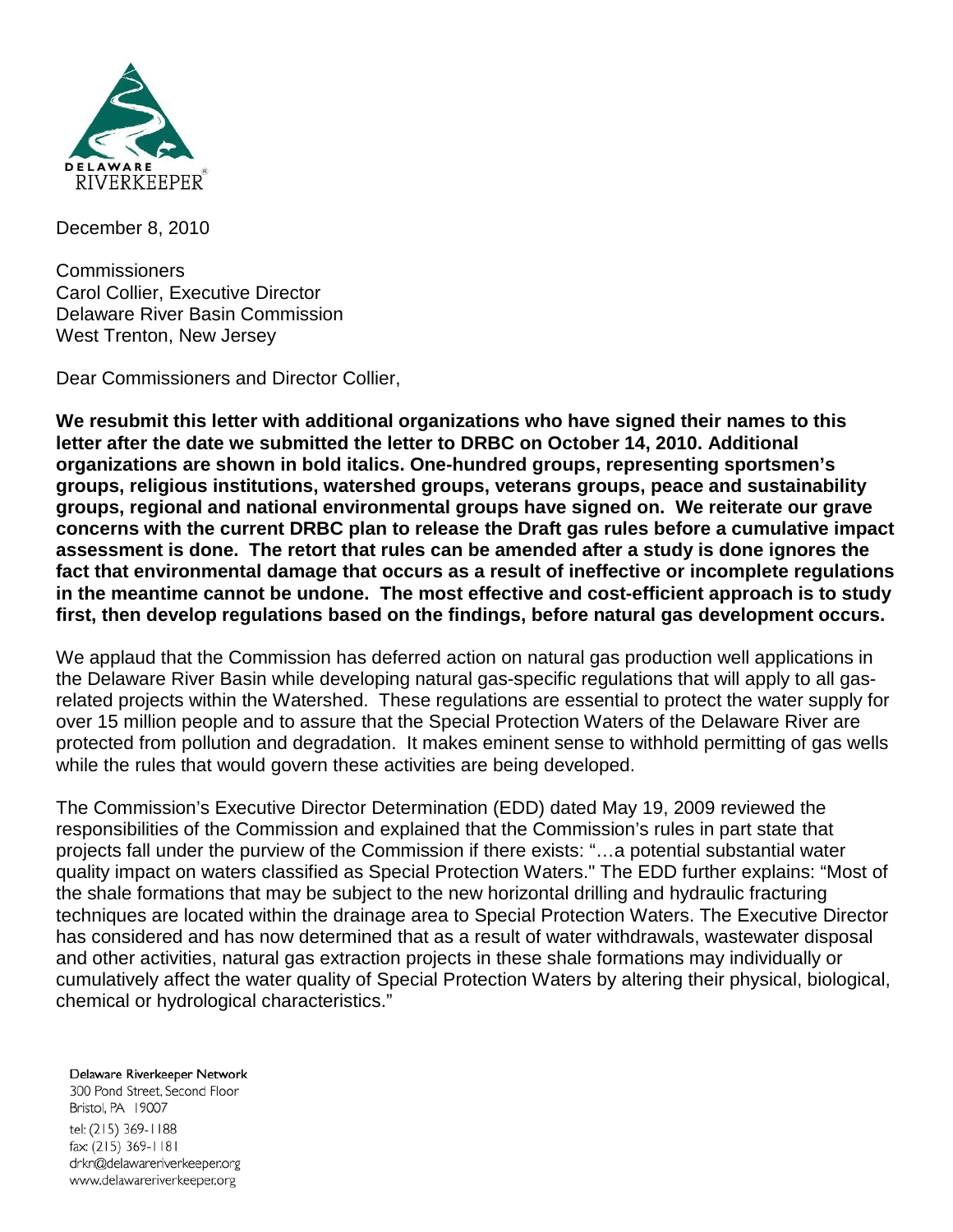As you know, the Commission applied for federal funding for a cumulative impact study on the effects of natural gas development on the water resources of the Basin. On June 23 it was announced that the House Appropriations Committee Subcommittee on Interior, Environment, and Related Agencies approved \$1 million for the U.S. Geological Survey (USGS) and the Commission to conduct that study. The bill's sponsors are pressing for passage in the coming weeks. With this study, the Commission will be able to inform the needed rulemaking process so that effective regulations can be adopted to prevent pollution and degradation of the River's Special Protection Waters. The foresight the Commission has shown in seeking the funds that are now being moved through the approval process is exemplary and will make the Commission's goals set in the EDD possible. We are, as a Watershed community, at the beginning of a planning and regulatory process that appropriately reflects the gravity of the new expected activity and applies an approach that brings both science and sound planning policies to this task.

However, there are pitfalls ahead. First, the Commission announced in July that it is fast-tracking its natural gas regulations. A letter submitted by New Jersey Commissioner Bob Martin dated July 13, 2010, urged that regulations be promulgated no later than September 30, 2010. Apparently in response to this letter, the Commission has agreed to issue draft regulations by that date and adopt final regulations by the end of the year. But this is prior to the cumulative impact study that is being funded by the federal government to assess the impacts of natural gas development in the Basin. This study is essential to developing appropriate rules. Further, this schedule does not allow for adequate public participation in the critical rulemaking. This issue, as you know, has resulted in more public comments than any other single issue in the Commission's history. The public has a deep desire for a robust public participation process regarding these regulations.

The second pitfall is that the Commission is not deferring action on water withdrawals and wastewater discharges and that a number of "exploratory" wells have been "grandfathered", avoiding Commission approval. The EDD identifies water withdrawals, wastewater discharges and all activities related to natural gas development as potential threats to water resources. Yet the Commission is allowing these exempted activities to move ahead before specific regulations are adopted. This apparent acceptance of the risk of pollution and degradation is not consistent with the determinations of the Commission, including the 2009 EDD and the Supplemental EDD of June 14, 2010, and has the potential to result in environmental harm that cannot be undone. The Commission's considered approach is in danger of unraveling.

The practical problem posed by this loophole is that several water withdrawal applications for hydraulic fracturing of gas wells are being moved through the Commission's approval process prematurely. Stone Energy received approval July 14 for .70 million gallons of water per day (mgd) from the West Branch of the Lackawaxen River and 2 new withdrawal applications have been filed recently: XTO Energy for 0.25 mgd from Oquaga Creek (flows to the West Branch Delaware River) in Broome County, NY and up to 200,000 gpd of water from the Village of Deposit's wells in the West Branch of the Delaware River Watershed in Broome and Delaware Counties, NY for Newfield Appalachia PA's gas wells. All these withdrawals are within Special Protection Waters and display the beginning of a rush for water that should be on hold.

We, the undersigned, respectfully request:

• The Commission defers all action on natural gas, including the issuance of draft natural gas regulations, until the cumulative impact study on the impacts of natural gas development on the water resources of the Basin is concluded so that these findings may inform the rulemaking process to prevent pollution and degradation of the waters of the Basin and the River's Special Protection Waters.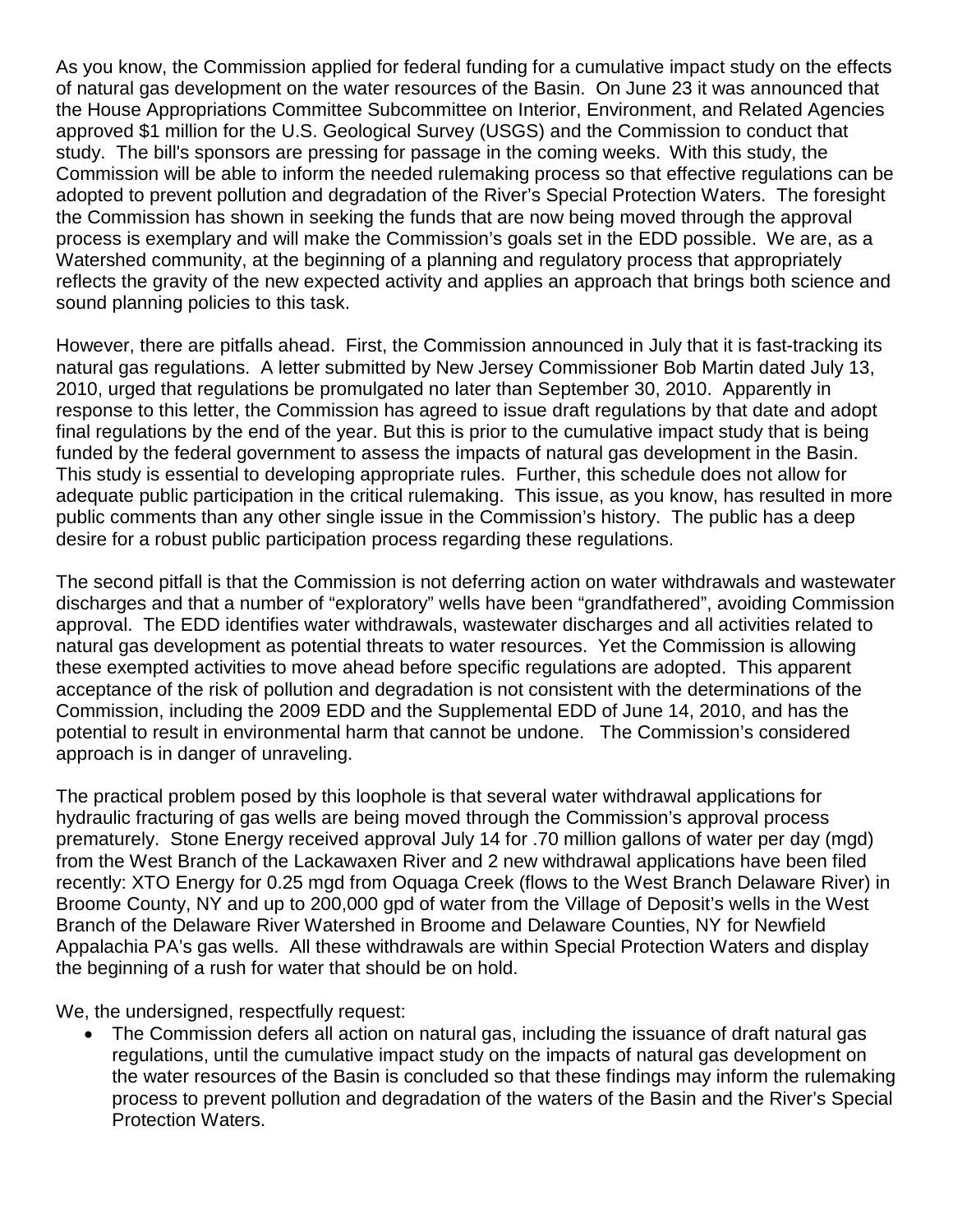• No action is taken to approve water withdrawals, wastewater discharges, and development of natural gas from all geologic formations until natural gas-specific regulations are adopted and further that all test wells, regardless of permitting status by the States, be held in abeyance and included in the Commission's review and approval program.

We request these actions be taken at the December 8th meeting of the Commission, or sooner.

Respectfully submitted,

American Canoe Association, John P. Brunner, Chair, Delaware Valley Division, National American Rivers, David Moryc, Senior Director of River Protection, National *Appalachian Mountain Club, Mark Zakutansky, PA Highlands Coordinator, PA* Association of New Jersey Environmental Commissioners, Sandy Batty, NJ Burnham Park Association, Dr. Lynn L. Siebert, President, NJ Catholic Daughters of the Americas, Mary Smith, Diocese of Rochester, NY Catholic Daughters of the Americas, New York State, Mary Smith, NY Catskill Citizens for Safe Energy, Jill Wiener, NY Catskill Mountainkeeper, Wes Gillingham, Program Director, NY Chemung County Church Women United, Mary Smith, NY Chemung County Council of Churches, Mary Smith, NY Chemung County Council of Women, Mary Smith, NY *Chester-Ridley-Crum Watersheds Association, Anne Murphy, Executive Director, PA* Citizens Against Resource Exploitation, "CARE" Andy Cheshier, Chairman, AK Citizens Campaign for the Environment, Sarah Eckel, Policy Analyst, NY Citizen's Coalition for a Safe Community, Paul V. Ferrazzi, Culver City, CA Citizens for a Viable Easton, Robert Johnson, PA Clean Water New York, Susan Chew, NY Coalition for Responsible Growth & Resource Conservation, Anne Harris Katz, Secretary, PA Comeback Farm, Mark Canright, Farmer/Owner, NJ Community Environmental Defense Council, Inc., David Slottje, Executive Director, NY Congregation Tzekek V Shalom of Newtown, PA Corning/Elmira Past Regents Club, Mary Smith, NY Court St Joseph #139, Mary Smith, NY Crafts Creek Spring Hill Brook Watershed Association Inc., Bob Tallon, President, NJ Croton Watershed Clean Water Coalition, Inc., Fay C. Muir, President, NY Damascus Citizens for Sustainability, Barbara Arrindell, President, PA Delaware County Neighbors, Caroline Martin, NY **Delaware Nature Society, Michael Riska, Executive Director, DE** *Delaware River Committee PA Trout Unlimited, Lee Hartman, Chairman PA* Delaware River Greenway Partnership, Marion M. Kyde PhD, President, PA and NJ Delaware Riverkeeper, Maya K. van Rossum, Delaware Riverkeeper Network, Tracy Carluccio The Delco Alliance for Environmental Justice, Desire Grover, PA Earthjustice, Deborah Goldberg, Managing Attorney, NY EARTHWORKS Oil & Gas Accountability Project, Nadia Steinzor, Marcellus Reg. Organizer, Nat'l The Energy Justice Network, Desire Grover, Youth & Community Organizer, PA Environment America, Piper Crowell, National Environment New Jersey, Matt Elliott, NJ Environment New York, John Rumpler, NY Environmental Advocates of NY, Katherine Nadeau, Water & Natural Resources Program Dir., NY **Friends of Holland Highlands, Mike Keady, President, NJ** *Friends of the Upper Delaware, Dan Plummer, Board Chair, NY* GAS DRILLING AWARENESS FOR CORTLAND COUNTY, Sheila Cohen, NY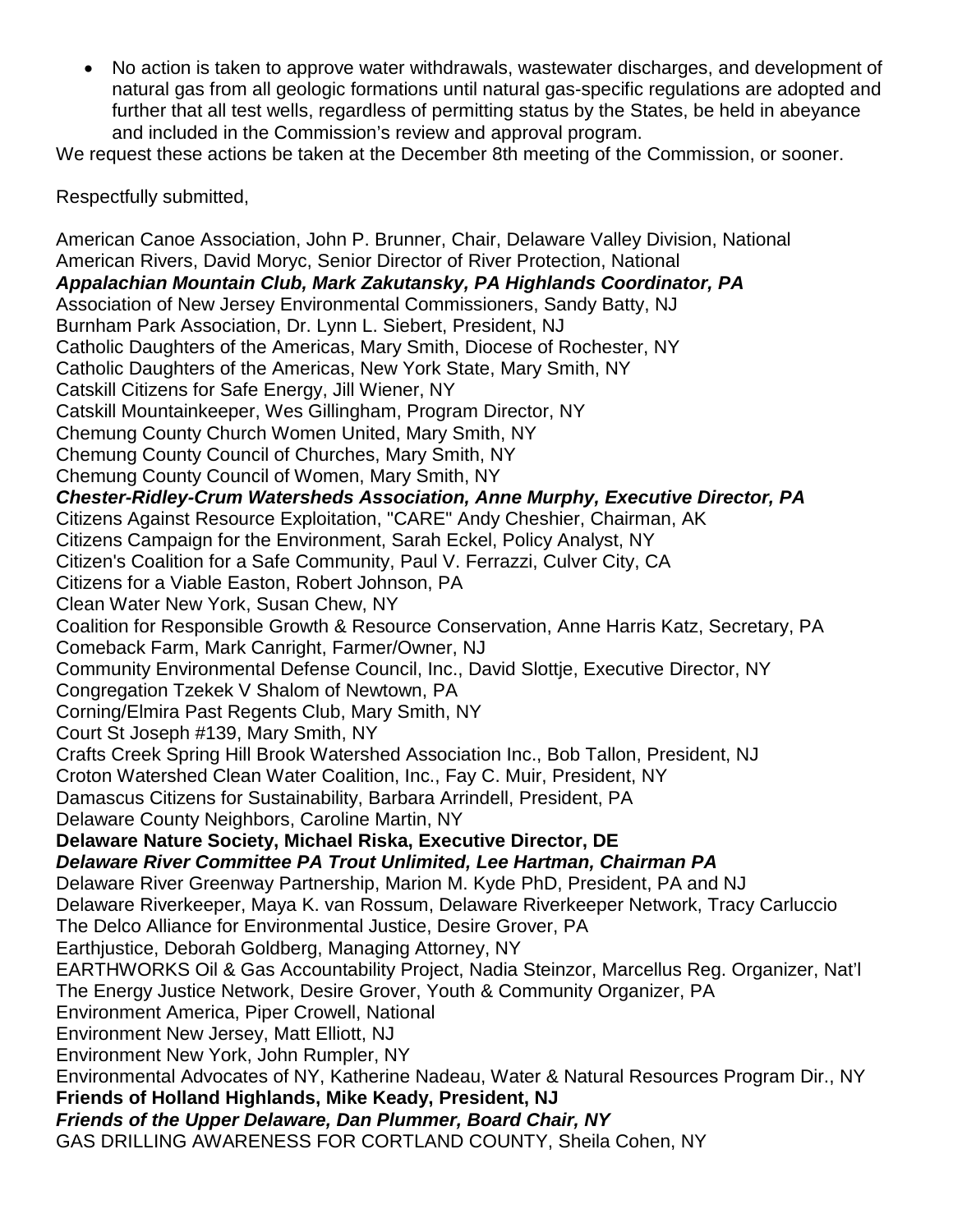Grassroots Coalition, Patricia McPherson, President, CA Great Egg Harbor Watershed Association Fred Akers, River Administrator, NJ Greers Ferry Lake Gas Watch, Robert Finne, AK Hunterdon Land Trust Alliance, Catherine Suttle, NJ Ladies of Charity of Chemung County, Mary Smith, NY *League of Women Voters of Bucks County, Connie Borichevsky, Co-President, PA* League of Women Voters of New Jersey, Nancy Hedinger, NJ *Lehigh-Pocono Committee of Concern, Nancy C. Tate, Staffperson, PA* Maiden Creek Watershed Association, Elaine Bartholomew, President, PA Media Green Drinks, Kathryn Garza, Founder, PA Morris Co. Trust for Historic Preservation, Marion O. Harris, Chairman, NJ Mountain Watershed Association, Beverly Braverman, Director, PA Musconetcong Mountain Conservancy, Tom Koven, NJ Natural Resources Defense Council, Kate Sinding, Senior Attorney, NY NEPA Citizens in Action, James Luby, PA New Jersey Conservation Foundation, Alison Mitchell, Policy Analyst, NJ New Jersey Environmental Federation, David Pringle, Campaign Director, NJ New Jersey Highlands Coalition, Julia Somers, Executive Director, NJ New Jersey Sierra Club, Jeff Tittel, Director, NJ *New Jersey State Council Trout Unlimited, Rick Axt, Chair, NJ* New York Residents Against Drilling, Kris Pixton, Co-Chair, NY New York Trout Unlimited, Ron Urban, NY New Yorkers for Sustainable Energy Solutions Statewide, Michael Lebron, Stan Scobie, NY North East Group of Pa State Chapter of Sierra, Doug Heller, Chair, PA NY/NJ Baykeeper, Deborah A. Mans, Baykeeper & Executive Director, NJ NYH2O, Joe Levine, President, NY NYS Church Women United, Mary Smith, NY Otsego 2000, Inc., Nicole Dillingham, President Board of Directors, Cooperstown, NY Otzinachson Regional Group of the Sierra Club, Jack D. Miller, Conservation Chair, PA *Peacemakers of Schoharie County, Katherine Hawkins, Spokesperson, NY* PennEnvironment, Erika Staaf, PA Pennsylvania Forest Coalition, Dick Martin, Coordinator, PA People for a Healthy Environment, Inc., Doug Couchon, Board Member, NY Perkiomen Valley Trout Unlimited, Christopher Ulmer, Secretary, PA **PhilaGreen Hospitality Association, Francine Cohen, Executive Director, PA Phillipsburg Riverview Organization, Reggie Regrut, Chairperson, NJ Pike Wayne Trout Unlimited #462, John Hart, President, PA** Pomona Grange #1, Mary Smith, Chemung County, NY Pompeston Creek Watershed Association, Debbie Lord, Vice President, NJ Potter's Farm, Greg Hoak and Leah Zerbe, Farm owners, PA Protecting Our Waters, Iris Marie Bloom, Director, PA **REALsmart, the League for Real Smart Growth, Mike King, Coordinator, NJ** Sierra Club, Robin Mann, President, National Sierra Club Rocky Mountain Chapter, Gopa' Ross, Oil and Gas Chair, CO Sierra Club, Pennsylvania Chapter, Thomas Au, Conservation Chair, PA Stony Brook-Millstone Watershed Association, Jim Waltman, Executive Director, NJ Sullivan Area Citizens for Responsible Energy Development, Karen London, Co-Founder, NY Sustainable Delco.org, Kathryn Garza, President, PA The Coalition to Protect New York, Kate Bartholomew, CPNY Leadership Council, NY The Lackawaxen River Conservancy, Winifred Olsen, President, PA Theodore Gordon Flyfishers, Inc., John L. Barone, Vice-President of Conservation, NY